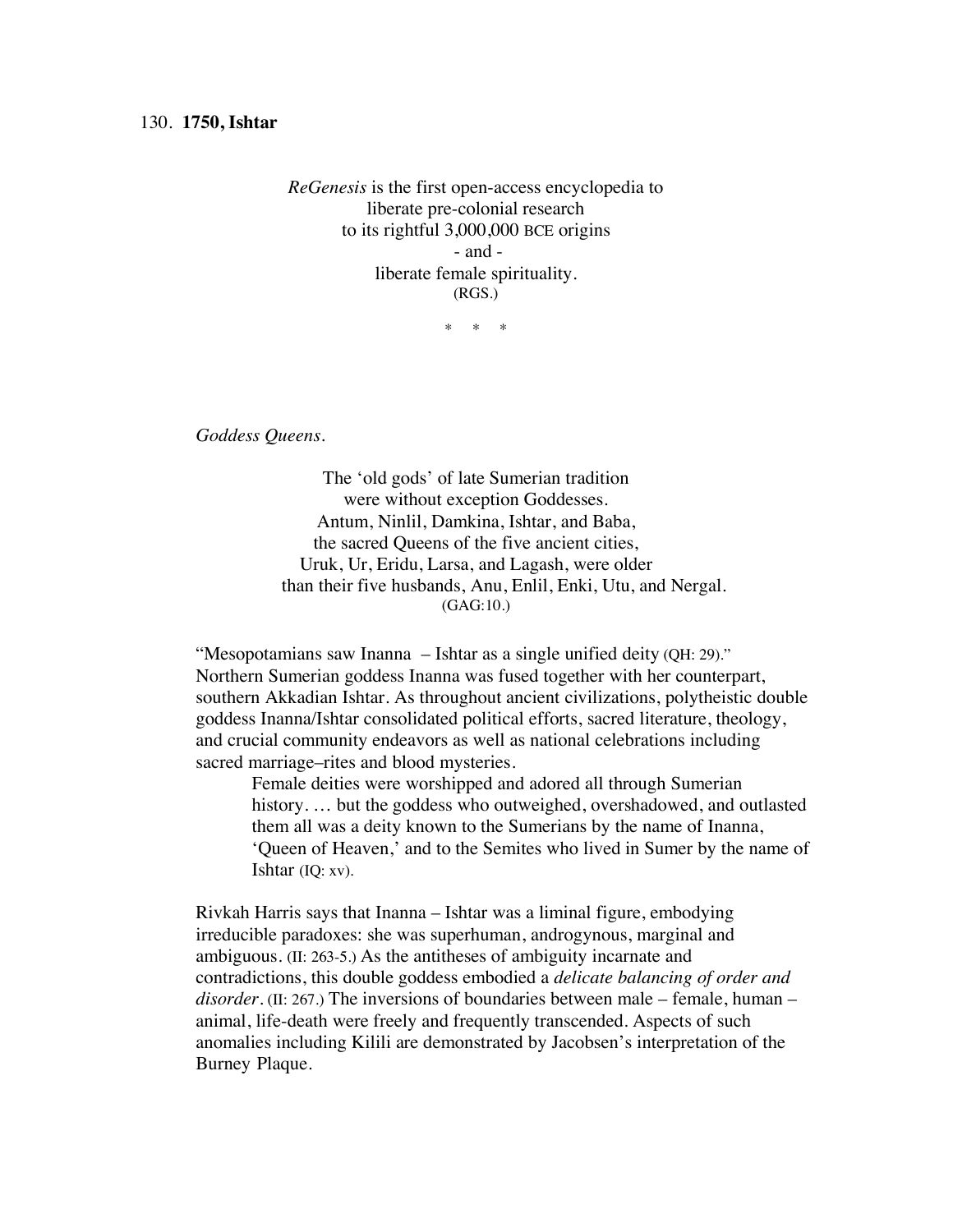The Burney Relief portrays a winged goddess with "bird's claws, flanked by owls and standing on two lions couchant." (II: 272-3; FLANE: 1-11.)

Inanna as 'Lady Owl' who, when named Kilili, 'denotes the harlot who like the owl comes out at dusk.' … [Jacobsen] suggests that the Burney Relief may have 'served as a cult  $*$  – relief at the house altar of an ancient bordello.' If so, and Jacobsen makes a convincing case, then the very depiction of the goddess breaks down the boundary between species, between the divine and the ornithic (II: 272-3; FLANE: 1-11). \* [Culture?]

The following remarks summarize boundary inversions relative to transvestite festival – celebrations that Harris says may have 'simulated the androgyny of Inanna – Ishtar.' (II: 277.)

[These celebrations were] perhaps the inversions of the male/female binary opposition that thereby neutralized this opposition. By emulating their goddess who was both female and male, they shattered the boundary between the sexes. Thus, at her festival time the full range of human emotions might be freely manifested without regard to the stereotypical notions of masculinity and femininity. The function of transvestism, as Eliade observed, was 'a coming out of one's self, a transcending of one's own historically controlled situation; ... a paradoxical situation impossible to maintain in profane time, in an historical epoch, but which is important to reconstitute periodically in order to restore, if only for a brief moment, the initial completeness, the intact source of holiness and power.' The cultic personnel of the goddess in their costumes, words, and acts had but one goal: 'to delight Ishtar's heart, give themselves up to (otherwise) for[bidden] actions. Inanna – Ishtar cuts across socioeconomic and gender distinctions: 'Be it slave, unattached girl, [Ishtar] preserves her. Women and men indeed revere her' (II: 277).

Perhaps Clifford Geertz's words best explain her enormous and abiding popularity: 'The strange opacity of certain empirical events, the dumb senselessness of intense or inexorable pain, and the enigmatic unaccountability of gross inequity all raise the uncomfortable suspicion that perhaps the world, and hence man's life in the world, has no genuine order at all – no empirical regularity, no ambiguities, puzzles and paradoxes in human experience.' (II: 278).

Further research on alternative gender identities or de – oedipalized practices, celebrations, and rituals see:

Frymer-Kensky, Tikva Simone. *In the Wake of the Goddesses: Women, Culture, and the Biblical Transformation of Pagan Myth*. New York, NY: Free Press, 1992. 45-57. (WOTG.)

Harris, Rivkah. "Inanna – Ishtar as Paradox and a Coincidence of Opposites." *The History of Religions* 30.3 (Feb. 1991): 261-278. (II.)

Roscoe, Will. "Priests of the Goddess: Gender Transgression in Ancient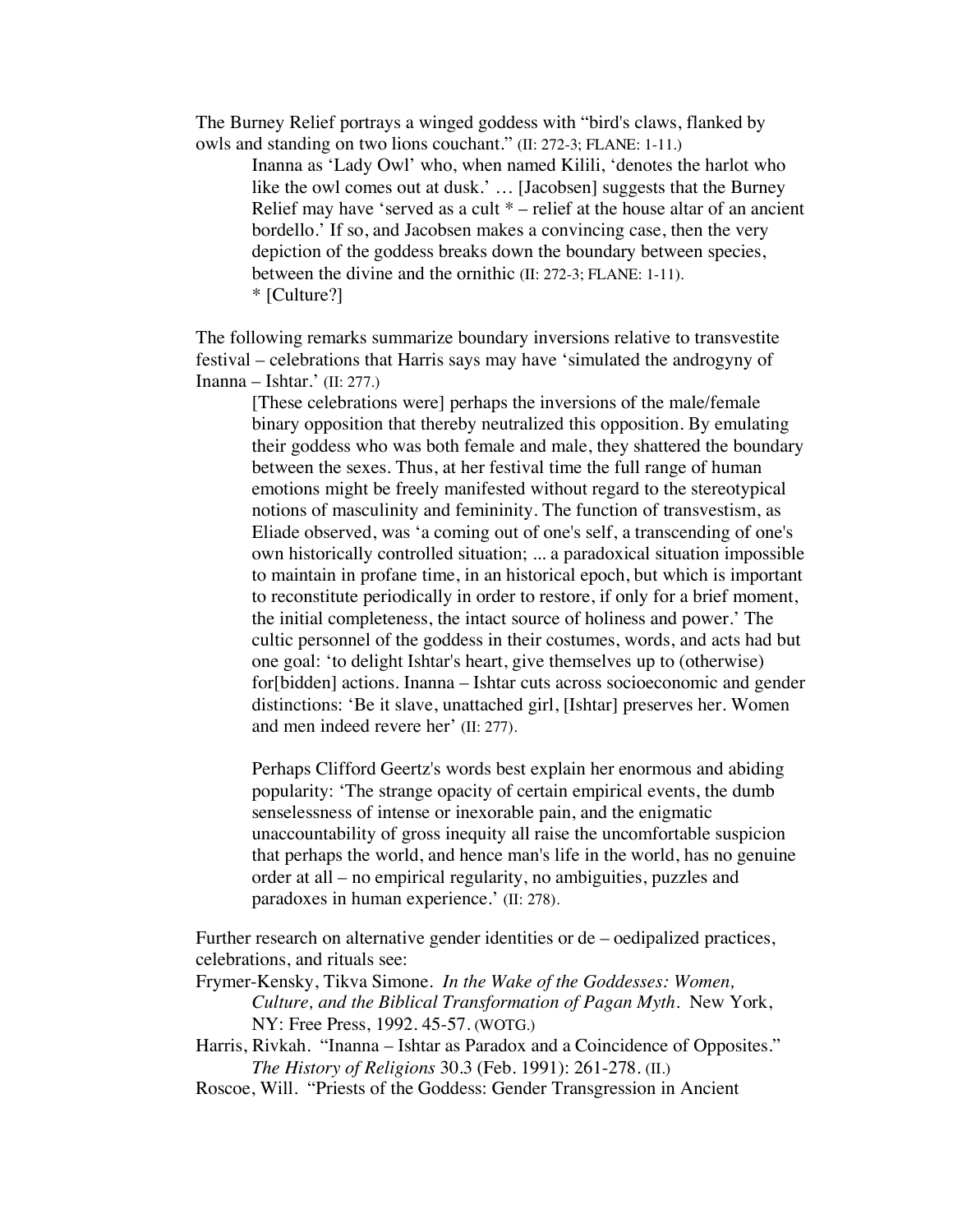Religion." *History of Religions* 35.3 (Feb. 1996): 195-230. (POG.)

Taylor, Patrick. "The Gala and the Gallos." *Anatolian Interfaces: Hittites, Greeks, and Their Neighbours: Proceedings of an International Conference* – *Cross-Cultural Interaction, September 17-19, 2004, Emory University, Atlanta, GA.* Eds. Billie Jean Collins, Mary R. Bachvarova, and Ian Rutherford. Oxford, England: Oxbow Books, 2008. 173-180. (GATG.)

Further Ishtar research: 1750, Hammurabian Dynasty, 1750, Hammurabian Dynasty, Babylon, Ishtar, and Inanna; 630-620, Goddess Kore, Izmir Turkey; and 250, Ishtar Statue. (RGS.)

Further ritual research on Ishtar's full moon menstrual taboos/sacred day of *Sa-bat* (rest) and direct forerunner of the Sabbath – plus – Inanna's soul– making descent:

- Baring, Anne, and Jules Cashford. *The Myth of the Goddess: Evolution of an Image*. London, England: Viking, 1991. (MG: 175-224.)
- Harding, M. Esther. *Women's Mysteries Ancient and Modern: A Psychological Interpretation of the Feminine*. New York, NY: G. P. (WM.)
- Long, Asphodel. "Biblical Studies from a Feminist Viewpoint." Course Reader, University of Sussex, 1989. (BFV.)
- \_\_\_\_\_. *In a Chariot Drawn by Lions: The Search for the Female in Deity.* London, England: The Women's Press, 1992. (CDBL: 123-124.)
- Meador, Betty De Shong. *Uncursing the Dark: Treasures from the Underworld*. Wilmette, IL: Chiron Publications, 1992. (UND.)

Further research on the fusion of Northern Sumerian goddess Inanna with southern Akkadian Ishtar:

- Kramer, Samuel Noah. *Sumerian Mythology: A Study of Spiritual and Literary Achievement in the Third Millennium B.C.* Philadelphia, PA: University of Pennsylvania Press, 1972. (SMSSL: 83-96.)
- Ochshorn, Judith. "Ishtar and Her Cult." Ed. Carl Olson. *The Book of the Goddess: Past and Present*. New York, NY: Crossroad, 1983. 16-28. (IC)
- Perera, Sylvia Brinton. *Descent to the Goddess: A Way of Initiation for Women*. Toronto, Canada: Inner City Books, 1981. (DTG: 16.)
- Stuckey, Johanna H. "Queen of Heaven and Earth: Inanna Ishtar of Mesopotamia." Ed. Patricia Monaghan. *Goddesses in World Culture*. Vol. 2. Santa Barbara, CA: Praeger, 2011. 19-38. (QH.)
- Wolkstein, Diane and Samuel Noah Kramer. *Inanna Queen of Heaven and Earth: Her Stories and Hymns from Sumer*. London, England: Rider, 1984. (IQ: xv.)

Comparison of various time – lines plus creation myths that are gender – inclusive:

Bakan, David. *And They Took Themselves Wives*. San Francisco, CA: Harper & Row: 1979. (ATT.)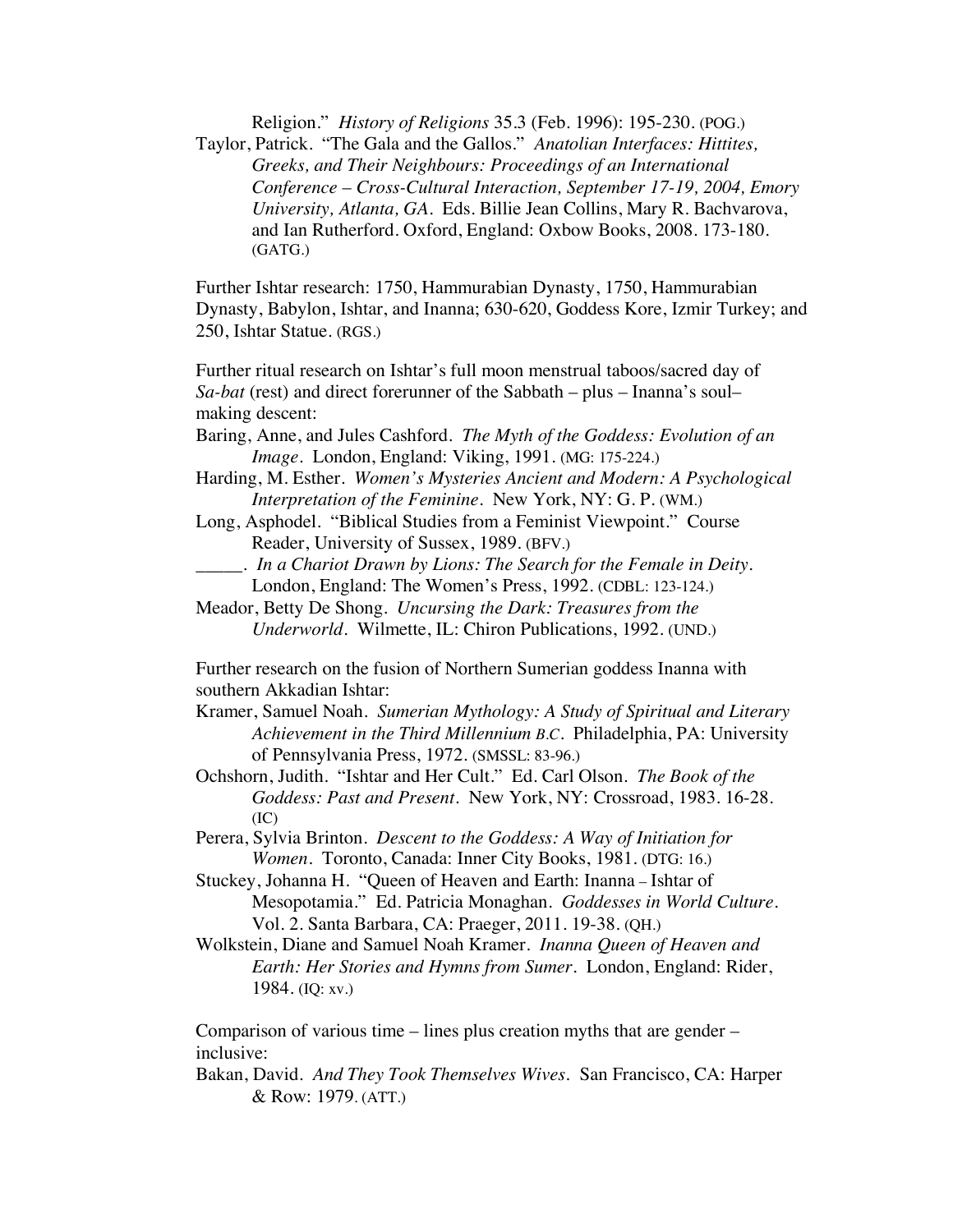- Bird, Phyllis A. *Missing Persons and Mistaken Identities: Women and Gender in Ancient Israel.* Minneapolis, MN: Fortress Press, 1997. (MPMI.)
- Callahan, Tim. *Secret Origins of the Bible.* Altadena, CA: Millennium Press, 2002. 30-55. (SOTB.)
- Gage, Matilda Joslyn. Ed. Sally Roesch Wagner. *Woman, Church, and State: A Historical Account of the Status of Woman through the Christian Ages, with Reminiscences of the Matriarchate*. 1893. Modern Reader's Edition. Aberdeen, SD: Sky Carrier Press, 1998. (WCS.)
- George, Arthur L., and Elena George. *The Mythology of Eden*. Lanham, MD: Hamilton Books, 2014. (TMOE.)
- Graham, Lloyd. *Deceptions and Myths of the Bible*. New York, NY: Carol Pub. Group, 1997. (DMB.)
- Kien, Jenny. *Reinstating the Divine Woman in Judaism.* Parkland, FL*:*  Universal Publishers, 2000. (RDW.)
- Martos, Joseph, and Pierre Hégy. *Equal at the Creation: Sexism, Society, and Christian Thought*. Toronto, Canada: University of Toronto Press, 1998. (EAC.)
- Philpot, J. H. *The Sacred Tree: or, the Tree in Religion and Myth*. London, England: Macmillan, 1897. (ST.)
- Shryock, Andrew, Daniel L. Smail, and Timothy K. Earle. *Deep History: The Architecture of Past and Present*. Berkeley, CA: University of California Press, 2011. (DH.)
- Stanton, Elizabeth C. *The Woman's Bible*. Seattle, WA: Coalition Task Force on Women and Religion, 1974. (TWB.)
- Teubal, Savina J. *Sarah the Priestess: The First Matriarch of Genesis*. Athens, OH: First Swallow Press, 1984. (STP.)
- \_\_\_\_\_. *Ancient Sisterhood: The Lost Traditions of Hagar and Sarah*. Athens, OH: Swallow Press, 1990. xxv. (ASLT.)
- Thompson, William Irving. *The Time Falling Bodies Take to Light: Mythology, Sexuality and the Origins of Culture.* London, England: Rider/Hutchinson, 1981. (TFB.)
- White, Lynn Jr. "The Historical Roots of Our Ecologic Crisis." *Science* 155. 3767 (Mar. 10, 1967): 1203-1207. (HRE.)

For subsequent considerations on gender identities, egalitarian ideologies, and systems see: the Mosuo (Moso or Musuo) women in the Yunnan and Sichuan provinces of the Tibetan Himalayas; Indonesia's Minangkabau in the highlands of West Sumatra; the Vanatinai in New Guinea; and Native American tribes including the Pueblos and Iroquois. (SOPM.) \*

*\** L. Klein's, *Women and Power in Native America* (1995). Further considerations inc., Lepowsky's *Fruit of the Motherland: Gender and Egalitarian Society (1995)*; Eisler's "Human Possibilities." *World Futures* 69. 4-6 (2013): 269-289; plus Alice Mann's *Daughters of Mother Earth (*2006).

Further research on Sumeria, Enheduanna and Enlil: Gadotti, Alhena. "Portraits of the Feminine in Sumerian Literature." *Journal*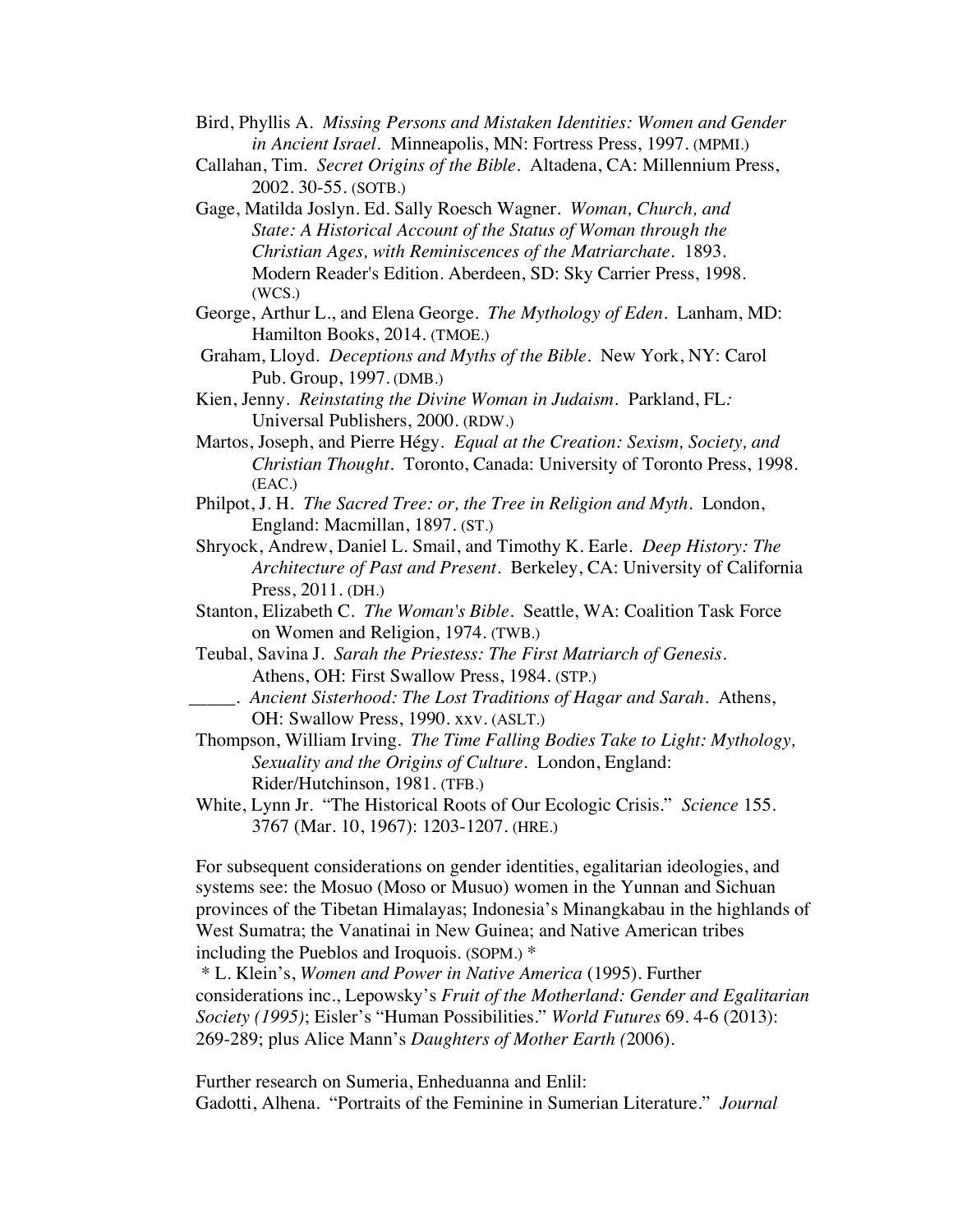*of the American Oriental Society* 131.2 (Apr.-Jun. 2011): 195-206. (PFS.) Shryock, Andrew, Daniel L. Smail, and Timothy K. Earle. *Deep History: The Architecture of Past and Present*. Berkeley, CA: University of California Press, 2011. (DH.)

Further research on underworld/labyrinthine descent (Greek, *katabasis)*: 30,000, Labyrinths, Spirals, and Meanders; 4000, Sumer, Mesopotamia and Mythologems; 1750, Hammurabian Dynasty, Babylon, Ishtar, and Inanna; 630- 620, Goddess Kore, Izmir Turkey; 528, Agrigento, Sicily; 500, Greek Mysteries; 282-263, Demeter's Priene Temple; and 200, Greece and Pergamon, Anatolia.  $(RGS.)$   $*$ 

\* For the matrix of descent and re–turned deities see RG: 37-48 CE, Mary and Pagan Goddesses.

(Further research on the Pergamon mystery rites is pending, including the nearby Myrina temple affiliated with early Amazons of possibly Scythian origins from Colchis.)

Further double/twin goddess including further double-axe research: 30,000 Labyrinths, Spirals, and Meanders; 26,000, Grimaldi Caves; 25,000-20,000, Goddess of Laussel; 7250-6150, Çatal Hüyük; 6000, Sicilians to Malta; 5500- 3500, Cucuteni (Tripolye) Culture, Eastern Europe; 5400-4100, Vinca Culture and Bird and Snake Culture; 5200, Malta and Gozo; 4400-2500, Olympus Hera; 4000, Alaca Hüyük, Anatolia; 3500, Anatolia, Arinna, and Other Goddesses; 3000, Middle Indo-European Bronze Age; 3,000, Tell Brak; 2600-2000, Early Bronze Age, Crete, Chthonian; 1790-1700, Goddess of Kultepe, Anatolia; 1000, Double Goddess Transition; 630-620, Goddess Kore, Izmir Turkey; 500, Greek Mysteries; and 282-263, Demeter's Priene Temple. (RGS.)

IMAGE: ISHTAR, QUEEN OF HEAVEN AND EARTH: OLD BABYLONIA. PHOTO: GSA DESCRIPTION: ISHTAR, QUEEN OF HEAVEN AND EARTH, OLD BABYLONIA. SLIDE LOCATION NEAR EAST, SHEET, 10, ROW 4, SLEEVE 3, SLIDE #36, 2100 BCE. CU\_NEA\_S10\_R4\_SL3\_S36.jpg LOCATION: OLD BABYLONIA PHOTO NOTE: © BIBLICAL ARCHAEOLOGY SOCIETY (1989). PHOTO NOTE: ILLUSTRATION ENHANCEMENT, CHRISI KARVONIDES' TEAM.

IMAGE: ISHTAR, QUEEN OF HEAVEN AND EARTH: OLD BABYLONIA. PHOTO: © GSA. DESCRIPTION: OF ISHTAR, QUEEN OF HEAVEN AND EARTH. SLIDE LOCATION NEAR EAST, SHEET 10, ROW 4, SLEEVE 2, SLIDE #16, 2100 BCE. CU\_NEA\_S10\_R4\_SL2\_S16.jpg SHOT ON LOCATION: BRITISH MUSEUM: LONDON, ENGLAND. NOTE 1: FIELDWORK PROJECT 2002.

IMAGE: WINGED ISHTAR: KARAHOÖYÜK, (ANATOLIA) TURKEY. PHOTO: © GSA. DESCRIPTION: QUEEN OF HEAVEN AND EARTH ISHTAR WITH WINGS, HORNED HEADDRESS, AND RAISED ARMS IN KA POSTURE. (ACI: 221.) KARAHÖYÜK, (ANATOLIA) TURKEY.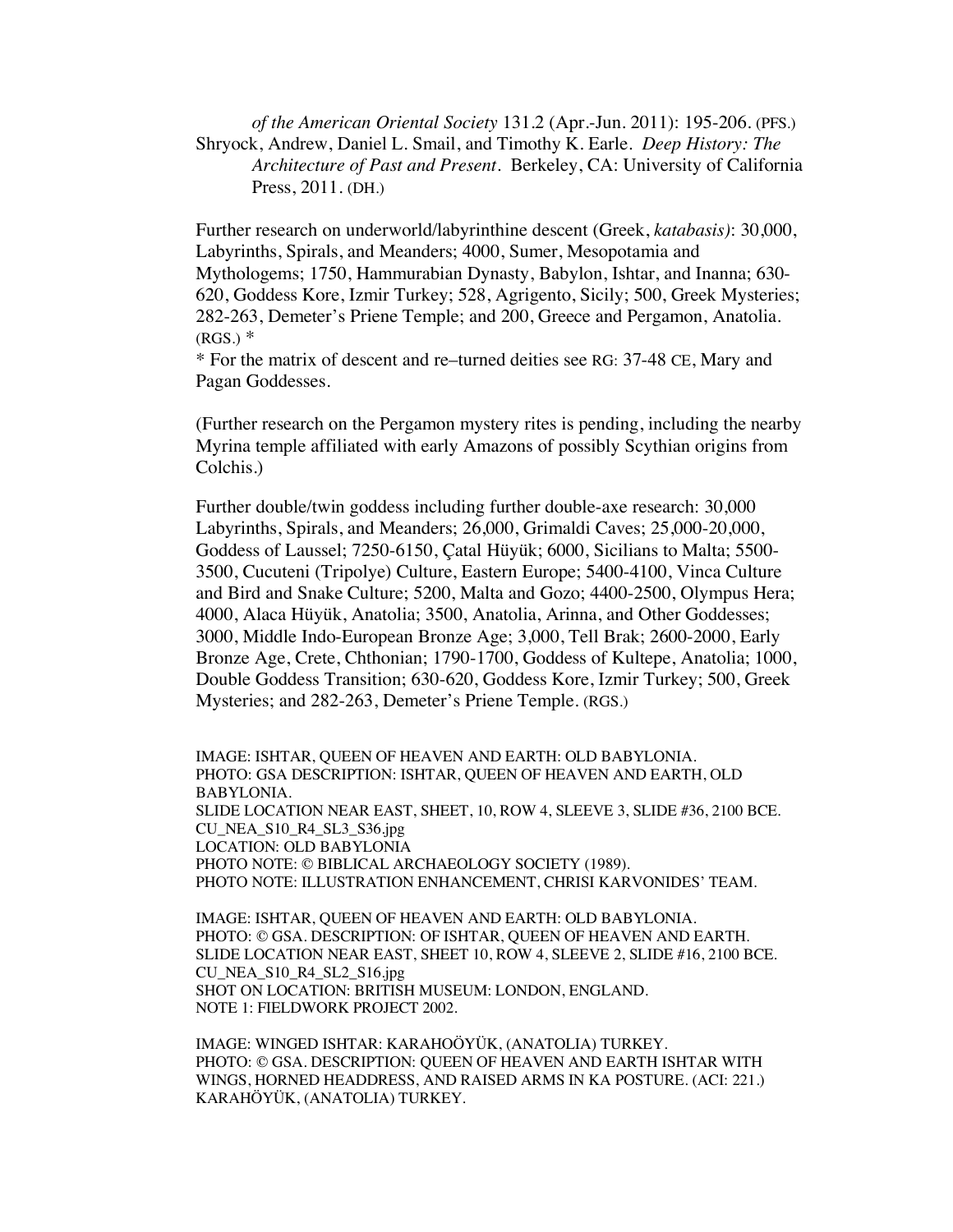SLIDE LOCATION TURKEY, SHEET 74, ROW 1, SLEEVE 2, SLIDE #972, BCE. CO\_TUR\_S74\_R1\_SL2\_S972 SHOT ON LOCATION: KONYA MUSEUM: KONYA, TURKEY. NOTE 1: FIELDWORK PROJECT 1989. PHOTO NOTE: ILLUSTRATION ENHANCEMENT, CHRISI KARVONIDES' TEAM.

IMAGE: CAKE OR BREAD WITH PRESUMED CUNEIFORM SCRIPT: MESOPOTAMIA. PHOTO: © GSA. DESCRIPTION: PRESUMED MESOPOTAMIAN SCRIPT (CUNEIFORM) ON WHAT MAY BE CAKE OR BREAD FOR THE QUEEN OF HEAVEN, ISHTAR (INANNA).

SLIDE LOCATION NEAR EAST, SHEET 11, ROW 4, SLEEVE 1, SLIDE  $\#14E, \times MIL$ . BCE. CU\_NEA\_S11\_R4\_SL1\_S14E.jpg

SHOT ON LOCATION: MUSÉE DU LOUVRE: PARIS, FRANCE.

NOTE 1: ISHTAR BREAD/CAKE. "O ISHTAR I HAVE MADE A PREPARATION OF MILK, CAKE GRILLED BREAD AND SALT, HEAR ME AND BE KIND (VKB: 101-122; CDBL: 124)."

NOTE 2: FIELDWORK PROJECT 1980-1989.

IMAGE: INANNA/ISHTAR/ANAHITA WITH THEIR HANDS RAISED TO THEIR BREASTS: SUSA, SUMERIA.

PHOTO: © GSA. DESCRIPTION: STANDING INANNA/ISHTAR/ANAHITA HOLDING HER BREASTS, SUSA, SUMERIA. TERRA COTTA.

SLIDE LOCATION NEAR EAST, SHEET 5, ROW 2, SLEEVE 4, SLIDE #31E, MID-SECOND MILLENNIUM BCE.

CU\_NEA\_S5\_R2\_SL4\_S31E.jpg

SHOT ON LOCATION: MUSÉE DU LOUVRE: PARIS, FRANCE., NOTE 1: "FEMALE CLAY FIGURES WITH THEIR HANDS RAISED TO THEIR BREAST RESEMBLE IDOLS [ICONS] OF THE MOTHER GODDESS WHICH WERE LATER WIDELY DISSEMINATED IN THE NEAR EAST (ROTGG: 23)." NOTE 2: FIELDWORK PROJECT 1980-1989.

IMAGE: STONE ACHAEMENID CAPITAL: SUSA ACROPOLIS, SW IRAN. PHOTO: © GSA. DESCRIPTION: STONE ACHAEMENID CAPITAL WITH IMAGE OF TWO BULLS IN THE APADANA (GREAT HALL) OF THE WINTER PALACE: SUSA ACROPOLIS IN SW IRAN.

SLIDE LOCATION NEAR EAST, SHEET 6, ROW 3, SLEEVE 2, SLIDE #33E, BCE. CU\_NEA\_S6\_R3\_SL2\_S33E.jpg

SHOT ON LOCATION: MUSÉE DU LOUVRE: PARIS, FRANCE. NOTE 1: FIELDWORK PROJECT 1980'S.

IMAGE: DOUBLE GODDESS INANNA/ISHTAR WITH CROWN OF HORNS: URUK, MESOPOTAMIA.

PHOTO: © GSA. DESCRIPTION: DOUBLE GODDESS INANNA/ISHTAR WITH CROWN OF HORNS AND TIERED ROBE HOLDING LION–HEADED MACE. "MESOPOTAMIANS SAW INANNA – ISHTAR AS A SINGLE UNIFIED DEITY (QH: 29)."

SLIDE LOCATION NEAR EAST, SHEET 4, ROW 1, SLEEVE 4, SLIDE #17E, BCE.

CU\_NEA\_S4\_R1\_SL4\_S17E.jpg

SHOT ON LOCATION: MUSÉE DU LOUVRE: PARIS, FRANCE. NOTE 1:

> NORTHERN SUMERIAN GODDESS INANNA WAS FUSED TOGETHER WITH HER COUNTERPART, SOUTHERN AKKADIAN ISHTAR. AS THROUGHOUT ANCIENT CIVILIZATIONS, POLYTHEISTIC DOUBLE GODDESS INANNA/ISHTAR CONSOLIDATED POLITICAL EFFORTS, SACRED LITERATURE, THEOLOGY, AND CRUCIAL COMMUNITY ENDEAVORS AS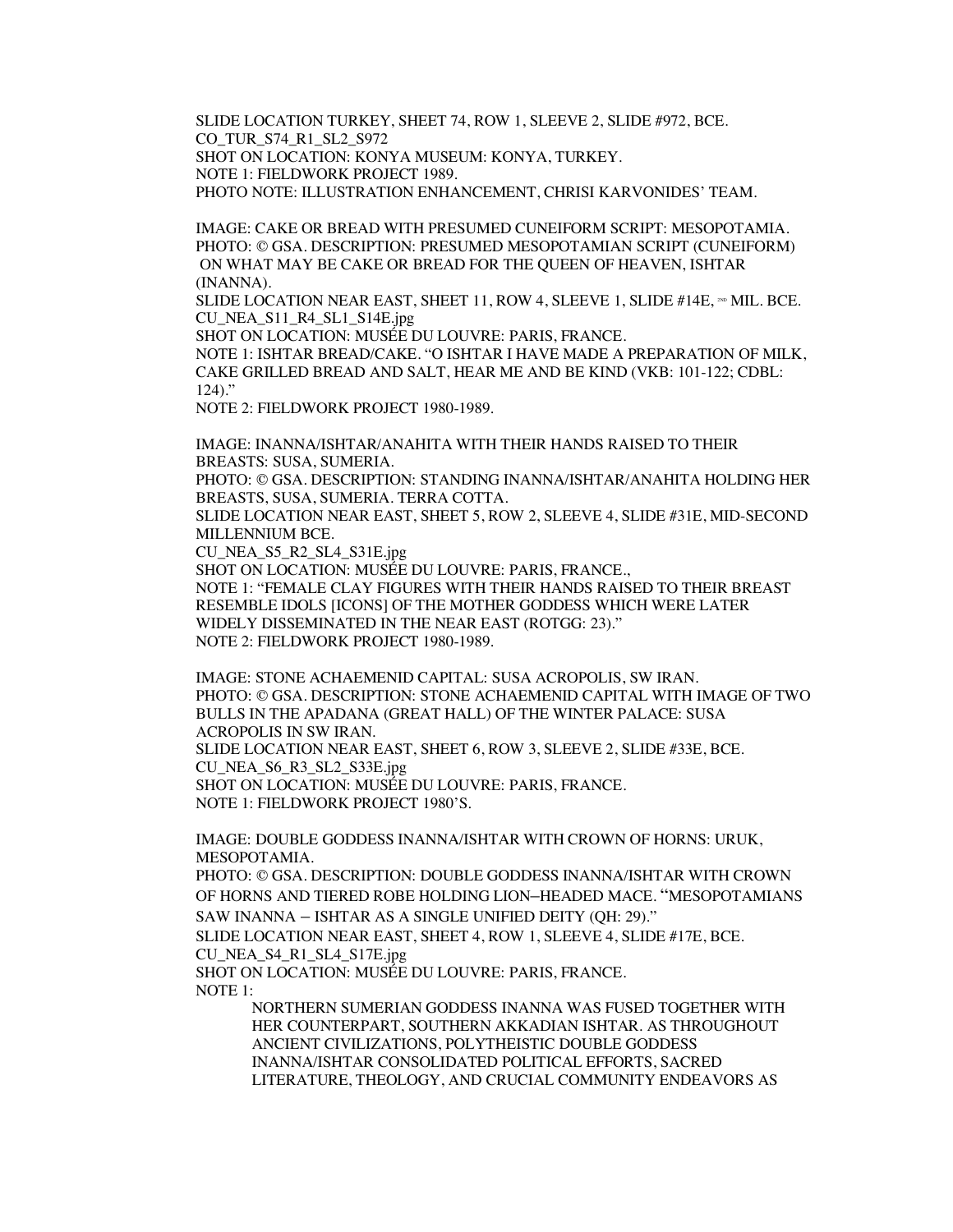WELL AS NATIONAL CELEBRATIONS INCLUDING SACRED MARRIAGE-RITES AND BLOOD MYSTERIES (RGS: 1750, ISHTAR).

NOTE 2: THE IMAGE OF THE HOOK OR CROZIER WAS COMMON TO SUMERIAN INANNA AS THE SYMBOL OF THE REED BUNDLES OR PILLARS THAT PROTECTED THE HARVEST (RGS).

NOTE 3:

INANNA'S HOOK WAS INHERITED BY CHRISTIAN BISHOPS AS A SCEPTER OF OFFICE. A COMMON THEME FOR THE FANCIER ELABORATELY CURVED CROZIER OF BISHOPS WAS A COILED DRAGON OR SERPENT HEAD (RGS). (BFV; CDBL.)

NOTE 4: "FOR FURTHER DISCUSSIONS AND GSA IMAGES OF THE STYLIZED HOOK, CROZIER OR STAFF PLUS SUMERIAN INANNA, SEE: 4000, ALACA HÜYÜK, (ANATOLIA) TURKEY; AND 1349, TUTANKHAMEN (RGS)."

IMAGE: EXQUISITE ALABASTER STATUE OF ISHTAR WITH RUBIES. PHOTO: © GSA. DESCRIPTION: ALABASTER STATUE OF ISHTAR WITH RUBIES, c. 250 BCE.

SLIDE LOCATION NEAR EAST, SHEET 4, ROW 4, SLEEVE 2, SLIDE #36, c. 250 BCE. CU\_NEA\_S4\_R4\_SL2\_S36.jpg

SHOT ON LOCATION: MUSÉE DU LOUVRE: PARIS, FRANCE. (FURTHER INFORMATION PENDING, INCLUDING THE ORIGIN OF THE ISHTAR STATUE.) NOTE 1:

IN ALL OF ISHTAR'S VARIOUS RENDITIONS, IT IS THIS EXQUISITE STATUE OF ISHTAR WITH RUBIES FOR WHICH SHE IS SO WIDELY KNOWN –AND – WITHOUT DOUBT SPEAKS VOLUMES OF HER MULTIPLICITY (RGS).

NOTE 2: FIELDWORK PROJECT 1980-1989.

IMAGE: EXQUISITE ALABASTER STATUE OF ISHTAR WITH RUBIES. PHOTO: © GSA DESCRIPTION: ALABASTER STATUE OF ISHTAR WITH RUBIES, c. 250 BCE.

SLIDE LOCATION NEAR EAST, SHEET 4, ROW 4, SLEEVE 3, SLIDE #24E, c. 250 BCE. CU\_NEA\_S4\_R4\_SL3\_S24E.jpg

SHOT ON LOCATION: MUSÉE DU LOUVRE: PARIS, FRANCE. (FURTHER INFORMATION PENDING, INCLUDING THE ORIGIN OF THE ISHTAR STATUE.) NOTE 1: IN ALL OF ISHTAR'S VARIOUS RENDITIONS, IT IS THIS EXQUISITE STATUE OF ISHTAR WITH RUBIES FOR WHICH SHE IS SO WIDELY KNOWN –AND – WITHOUT DOUBT SPEAKS VOLUMES OF HER MULTIPLICITY (RGS). NOTE 2: FIELDWORK PROJECT 1980-1989.

IMAGE: WINGED INANNA WITH CROWN OF HORNS: BURNEY RELIEF. PHOTO: © GSA. DESCRIPTION: WINGED INANNA WITH CROWN OF HORNS AND TALON FEET STANDING ON TWO LIONS AND FLANKED BY OWLS. BURNEY RELIEF. SLIDE LOCATION NEAR EAST, SHEET 6, ROW 1, SLEEVE 4, SLIDE #16cE, c. 2000. CU\_NEA\_S6\_R1\_SL4\_S16cE.jpg SHOT ON LOCATION, BRITISH MUSEUM, ENGLAND. (II: 272-3; FLANE: 1-11).

NOTE 1: INANNA'S NAMES INCLUDE: ISHTAR, ERESHKIGAL, LILITH, AND LILITU. (D. COHEN'S 4-20-04 CORRESPONDENCE.)

NOTE 2: ALSO, HENRI FRANKFORT BELIEVES THAT THIS RELIEF "REPRESENTS THE SUPERNATURAL BEING KILILI IN AKKADIAN." (FLANE: 1-2.) NOTE 3: FIELDWORK PROJECT 1998-2002.

PHOTO NOTE: REMOVE LIGHTS ON LEFT OF INANNA, CHRISI KARVONIDES' TEAM.

IMAGE: CULT BASIN INC. HORNED HEADDRESS: NEO-SUMERIAN. PHOTO: © GSA. DESCRIPTION: CULT BASIN INC. WOMEN WITH HORNED HEADDRESS AND URNS OF OVERFLOWING WATERS.